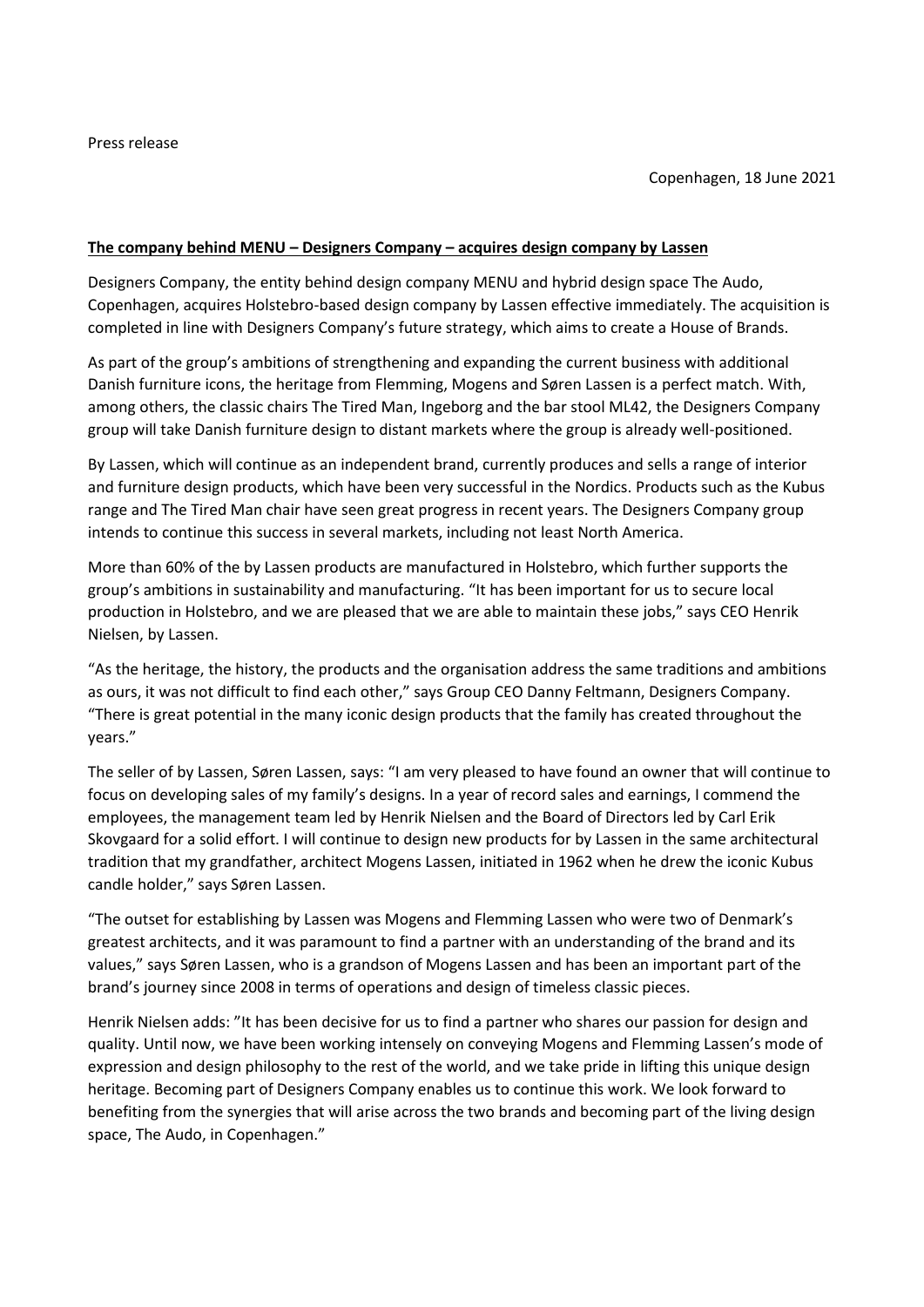Bot MENU and by Lassen will continue as two independent brands, which will be strengthened through close collaboration between various functions and with cooperation partners. "Even though MENU is a more than 40-year-old company, we have a lot to learn from the heritage and craftsmanship on which by Lassen is founded. We also hope that MENU will be able to contribute with knowledge of an expansive global growth strategy. The two strong brands have a lot to learn from each other," says Danny Feltmann.

"With the investment in MENU in 2018 and subsequently in The Audo, the acquisition of by Lassen is a natural next step in the execution of a House of Brands strategy, which will generate global growth and synergies in Danish design under the auspices of Designers Company", says Allan Bach Petersen, Partner at Polaris, which owns Designers Company together with MENU's former owner, Bjarne Hansen, and the group's management.

With the acquisition of by Lassen, the Designers Company group will generate revenue of more than DKK 350 million and EBITDA exceeding DKK 50 million this year. The parties have agreed not to disclose the terms of the transaction.

#### **Contacts**

| CEO, Danny Feltmann Espersen, Designers Company & MENU A/S |                       |
|------------------------------------------------------------|-----------------------|
| Mail: DFE@Menuspace.com                                    | Mobile: +45 28775560  |
| CEO, Henrik Nielsen, by Lassen<br>Mail: hn@bylassen.com    | Mobile: +45 93605009  |
| Partner Allan Bach Pedersen, Polaris                       |                       |
| Mail: abp@polarisequity.dk                                 | Mobile: +45 4030 2415 |

#### **About Designers Company**

Designers Company is the name of the company behind design company MENU and The Audo. MENU is a Danish design company, which sells furniture, lighting and accessories in the premium segment to professional and private customers in more than 40 countries. The headquarters are located in The Audo, which is a hybrid of a showroom, a concept store and a boutique hotel – developed by the owners of MENU. The company was founded in 1978 and has around 90 employees who cooperate with talented designers to produce quality products rooted in the Scandinavian design tradition. The Designers Company group is owned by Polaris, Bjarne Hansen and members of the company's management and Board of Directors.

#### **About by Lassen** (www.bylassen.dk)

By Lassen's founder and designer, Søren Lassen, shares Mogens Lassen's geeky approach to mathematical equations, graphical lines and minimalistic expression. The fondness of Danish craftsmanship has also been inherited. In fact, Søren Lassen's factory in Holstebro has manufactured the collection to maintain the solid quality. This has been the case since the beginning in the early 1990ies. With an almost organic surface, Kubus in burnished copper is very characteristic. It takes us back to where it all began – to the first original Kubus candle holders produced by Mogens Lassen in burnished copper in the 1960ies. Architect Mogens Lassen was ahead of his time when he designed the Kubus candle holder in 1962. This was a reaction to the many ornamented and excessively decorated products in the homes of the period. At that point, Kubus was exclusively produced for close friends.